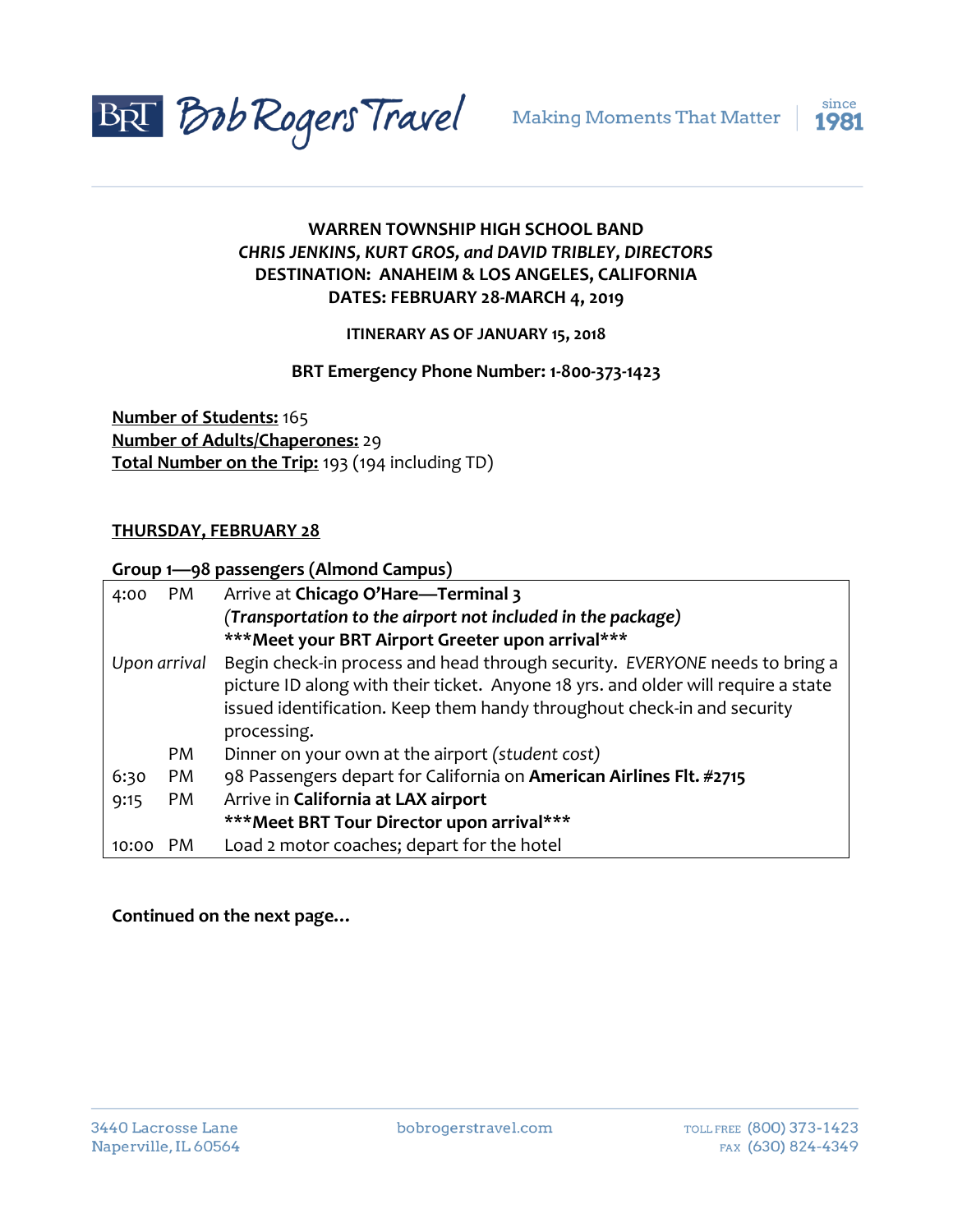



## **THURSDAY, FEBRUARY 28** (continued)

#### **Group 2—95 passengers (O'Plaine Campus)**

| 5:30         | PM  | Arrive at Chicago O'Hare-Terminal 1                                               |
|--------------|-----|-----------------------------------------------------------------------------------|
|              |     | (Transportation to the airport not included in the package)                       |
|              |     | *** Meet your BRT Airport Greeter upon arrival***                                 |
| Upon arrival |     | Begin check-in process and head through security. EVERYONE needs to bring a       |
|              |     | picture ID along with their ticket. Anyone 18 yrs. and older will require a state |
|              |     | issued identification. Keep them handy throughout check-in and security           |
|              |     | processing.                                                                       |
|              | PM  | Dinner on your own at the airport (student cost)                                  |
| 7:58         | PM  | 95 Passengers depart for California on United Airlines Flt. #1186                 |
| 10:38        | PM  | Arrive in California at LAX airport                                               |
|              |     | *** Meet BRT Tour Director upon arrival***                                        |
| 11:30        | PM. | Load 2 motor coaches; depart for the hotel                                        |

PM Arrive at the **Embassy Suites Anaheim South** 11767 Harbor Blvd, Garden Grove, CA 92840 Phone: 714-539-3300 12:15 AM Check-in to the hotel

> *-Three (3) Private night time security guards on duty from 10:30 PM-5:30 AM-* -

*MOTOR COACH NOTE-Four motor coaches will pick up at the airport and transfer the group to the hotel*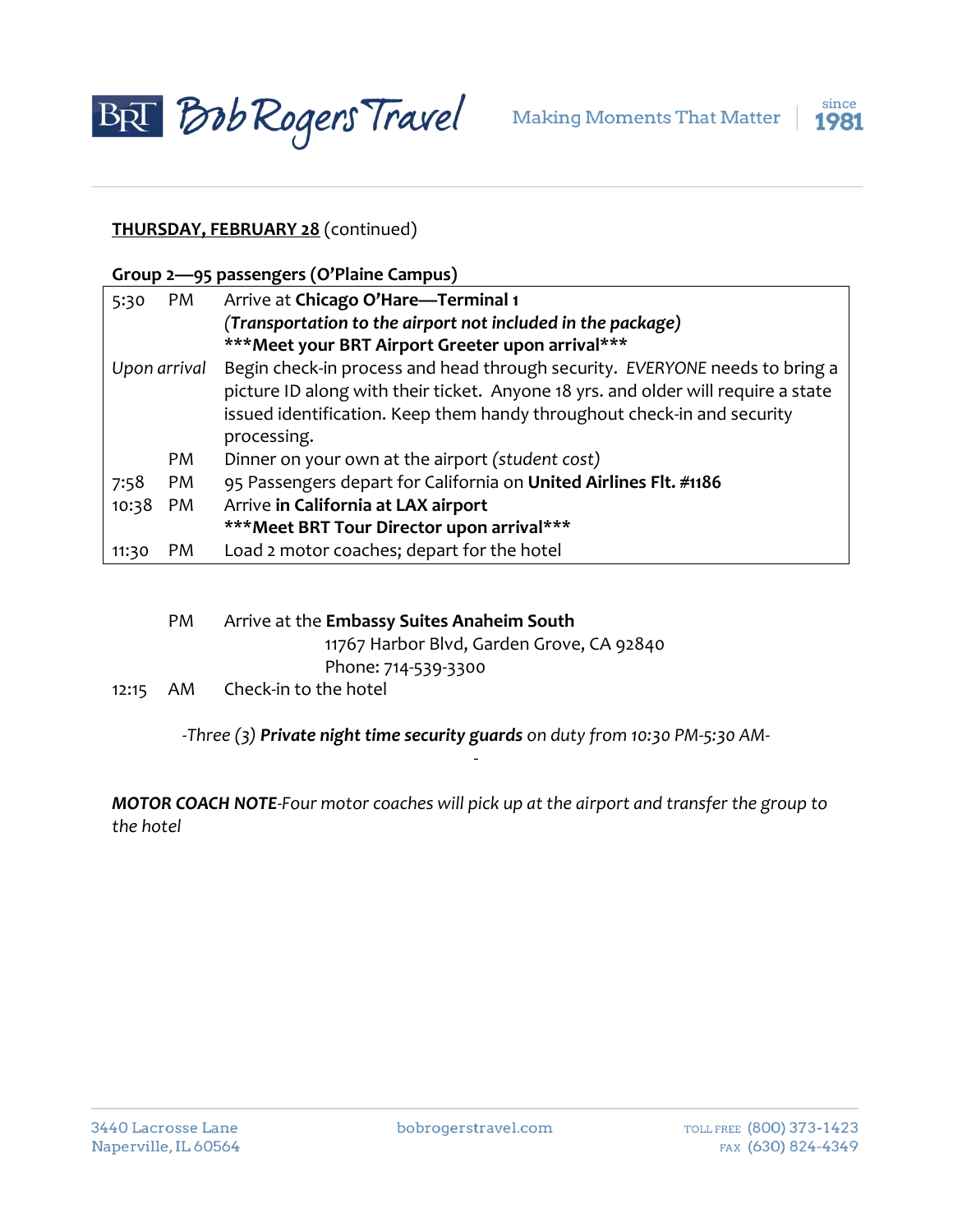



# **FRIDAY, MARCH 1**

*Disneyland park hours: 8:00 am to 12:00 am (midnight) California Adventure park hours: 8:00 am to 10:00 pm*

| 7:00<br>7:45<br>8:15<br>8:40 | AM<br>AM<br>AM<br>AM | Enjoy breakfast at the hotel<br>Load motor coaches; depart for Disneyland<br>Spend the morning in Disneyland since you are meeting in the park for your<br>workshop shortly<br>Motor coaches arrive to the Ball Cast Member Parking lot for inspection                                                                                                                                                                                                                                                                                                                                                                                                                   |
|------------------------------|----------------------|--------------------------------------------------------------------------------------------------------------------------------------------------------------------------------------------------------------------------------------------------------------------------------------------------------------------------------------------------------------------------------------------------------------------------------------------------------------------------------------------------------------------------------------------------------------------------------------------------------------------------------------------------------------------------|
| 9:15<br>10:00<br>11:30       | AM<br>AM<br>AM       | Meet your Guest Talent Coordinator at the Big Thunder Trail Stage Coach<br>Warren Twp HS Band participates in Disneyland Soundtrack Session<br>Group is released back into the park                                                                                                                                                                                                                                                                                                                                                                                                                                                                                      |
| 3:30                         | PM<br>PM<br>PM       | Spend the day visiting Disneyland & Disney's California Adventure<br>(2 day park hopper ticket included)<br>Lunch in park (student cost)<br>See Mickey's Soundsational Parade<br>Strike up the band! In honor of Mickey's 90th, the Soundsational Parade<br>triumphantly returns to Disneyland Park with all-new additions sure to get toes<br>a-tappin'. Mickey leads the way, followed by Chip, Dale and a giant cake baked<br>especially for the celebration-then keep your eyes peeled for Goofy, who's<br>towing a larger-than-life pull-toy "gift"!                                                                                                                |
| 9:30<br>10:30                | PM<br>PM<br>PM       | Dinner in the park (student cost)<br>View Mickey's Mix Magic with Fireworks<br>Rock your world at Mickey's Mix Magic, an all-new nightly extravaganza bursting<br>with magical song tracks, kaleidoscopic projections and exciting lights and lasers<br>guaranteed to electrify your soul! The scene is set as state-of-the-art projections,<br>lighting and lasers turn Main Street, U.S.A., the water screens on Rivers of<br>America and the façade of "it's a small world" into dazzling displays of sight,<br>sound and color. On select nights, fantastical fireworks will add a pinch more<br>pixie dust to the occasion.<br>Load motor coaches; depart for hotel |

*-Three (3) Private night time security guards on duty from 10:30 PM-5:30 AM-*

*MOTOR COACH NOTE-Four motor coaches will pick up the group and HOLD all day with instruments.*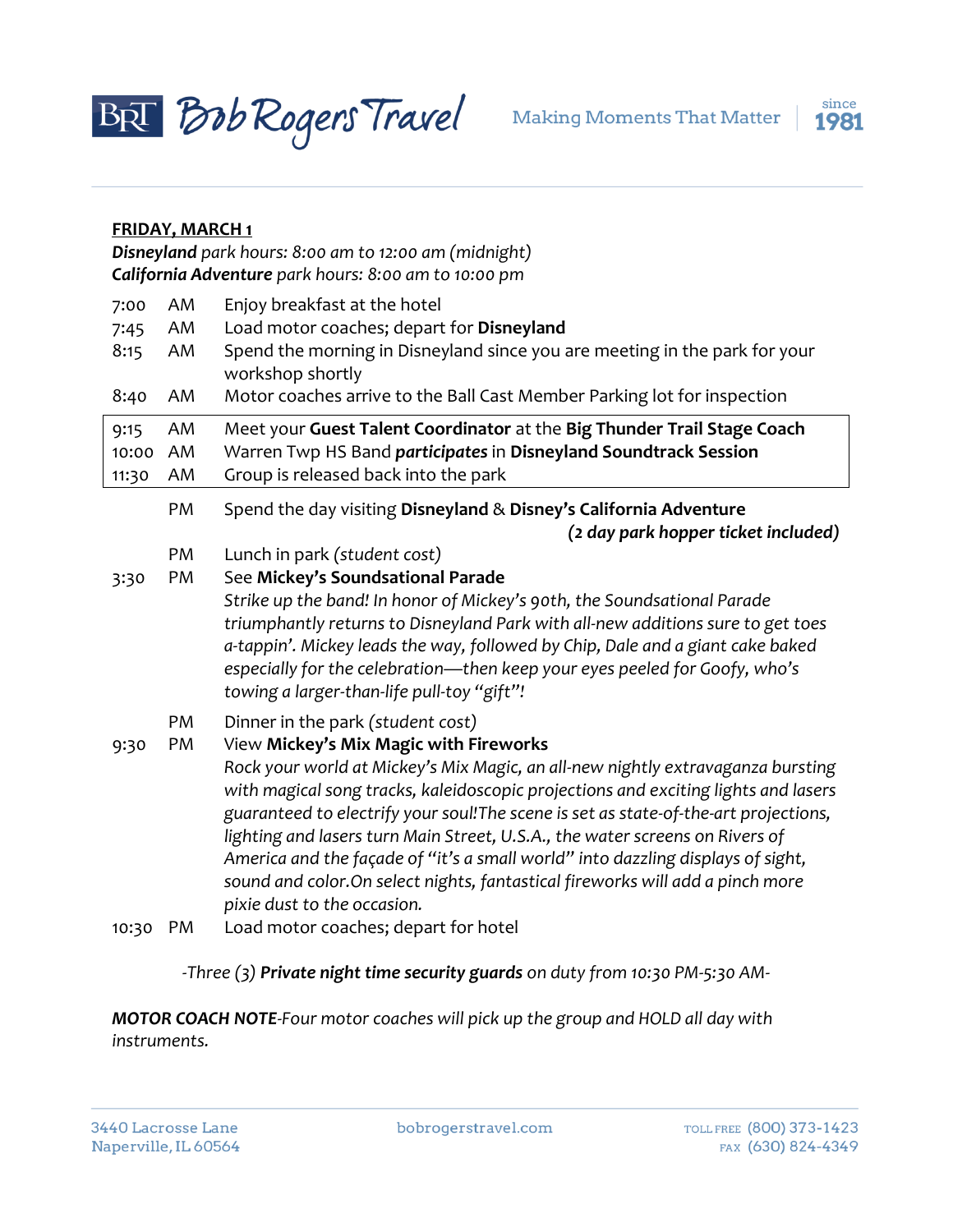



# **SATURDAY, MARCH 2**

*Disneyland park hours: 8:00 am to 12:00 am (midnight) California Adventure park hours: 8:00 am to 10:00 pm*

| 7:30  | AM | Enjoy breakfast at the hotel                                                                                                                                       |
|-------|----|--------------------------------------------------------------------------------------------------------------------------------------------------------------------|
| 8:30  | AM | Load motor coaches; depart for Hollywood Boulevard                                                                                                                 |
| 9:45  | AM | Meet your guides for a guided tour of Hollywood/Los Angeles                                                                                                        |
|       |    | Step on guides will lead you on a tour of Hollywood, Los Angeles, and Beverly                                                                                      |
|       |    | Hills to see all those sites that you've seen countless times on TV and in the                                                                                     |
|       |    | movies.                                                                                                                                                            |
| 11:45 | AM | Drop guides; depart for Hard Rock Cafe                                                                                                                             |
| 12:00 | PM | Group lunch at Hard Rock Café                                                                                                                                      |
|       |    | The Gold Menu includes choice of cheeseburger or bacon cheeseburger served                                                                                         |
|       |    | with fries, honey mustard chicken sandwich served with fries and cole slaw, BBQ<br>pork sandwich served with fries, cole slaw, baked beans, a veggie burger served |
|       |    | with side salad, or an entrée house salad with choice of dressing, all served with                                                                                 |
|       |    | Hard Rock chocolate chip cookie and choice of beverage.                                                                                                            |
|       |    |                                                                                                                                                                    |
| 1:15  | PM | Load motor coaches; depart for Disneyland                                                                                                                          |
| 2:30  | PM | Enjoy the remainder of the day at Disneyland & Disney's California Adventure<br>(2 day park hopper ticket included)                                                |
|       | PM | Spend some time checking out California Adventure                                                                                                                  |
|       |    | Explore 8 exciting lands that bring to life Disney and Pixar stories and characters                                                                                |
|       |    | through amazing attractions, entertainment and dining! The 2 most recent                                                                                           |
|       |    | additions-Pixar Pier and the awe-inspiring Cars Land. With so much to do day                                                                                       |
|       |    | and night, Disney California Adventure Park has something for every member of                                                                                      |
|       |    | your family.                                                                                                                                                       |
|       | PM | Dinner on your own in the park (student cost)                                                                                                                      |
| 6:40  | PM | Motor coach arrives at Ball Cast Member Parking for inspection                                                                                                     |
| 7:15  | PM | Jazz band members meet their Guest Talent Coordinator at the Red Food                                                                                              |
|       |    | Truck (Studio Catering Co.) in California Adventure to prep for performance                                                                                        |
| 8:45  | PM | Warren Twp HS Jazz Band performs at the Hollywood Backlot Stage in                                                                                                 |
|       |    | <b>California Adventure</b>                                                                                                                                        |
| 9:45  | PM | Jazz band re admitted to California Adventure post performance                                                                                                     |
| 11:00 | PM | Load motor coaches; return to the hotel                                                                                                                            |
|       |    | -Three (3) Private night time security guards on duty from 10:30 PM-5:30 AM-                                                                                       |

*MOTOR COACH NOTE-One motor coach will HOLD all day with jazz band performance attire. Three motor coaches will operate the morning schedule and then drop/pick the group at Disneyland later in the day.*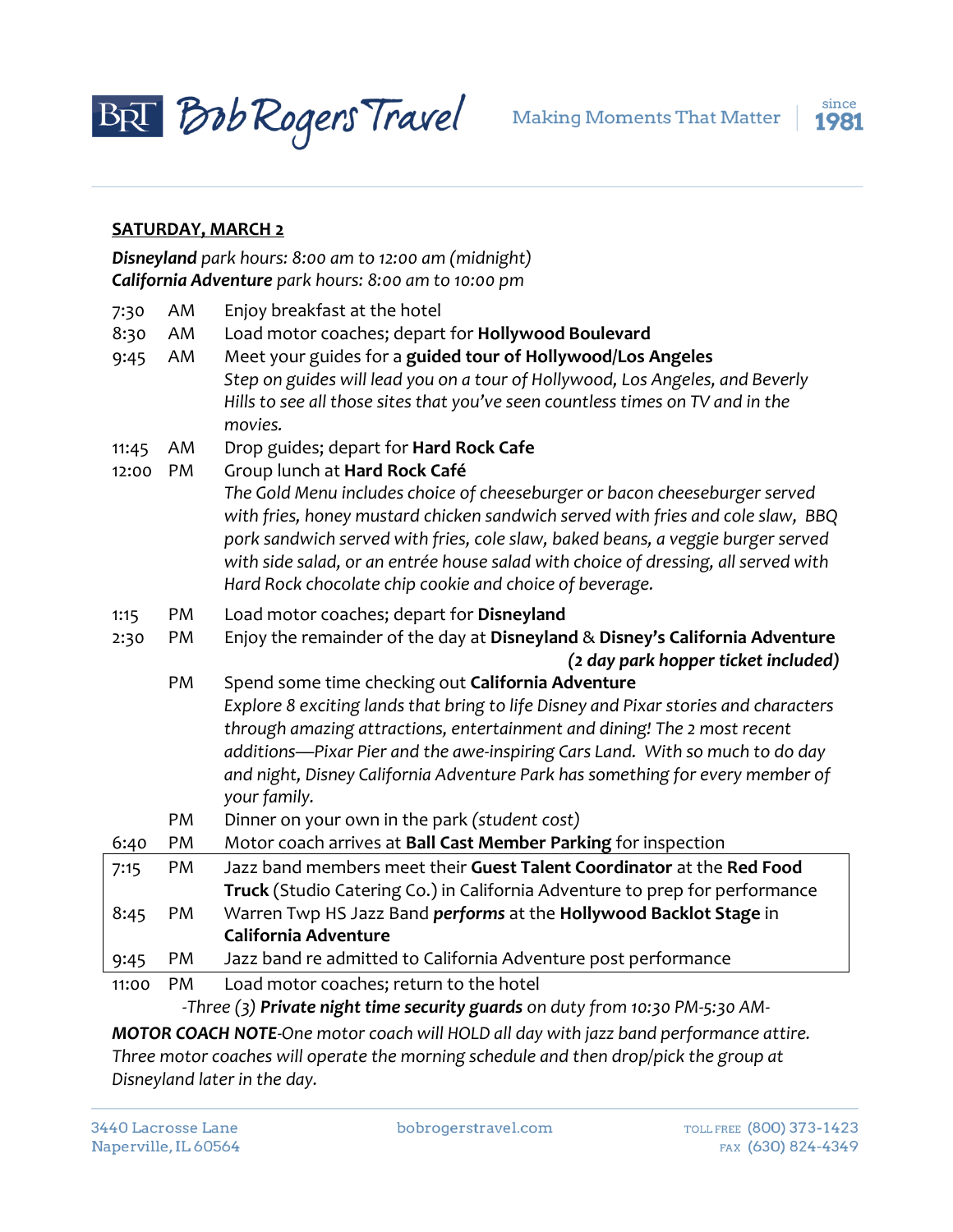



# **SUNDAY, MARCH 3**

| 6:30  | AM | Enjoy breakfast at the hotel                                                      |
|-------|----|-----------------------------------------------------------------------------------|
| 7:15  | AM | Load motor coaches; depart Balboa Pavilion                                        |
|       |    | 400 Main St, Newport Beach, CA 92661                                              |
| 8:00  | AM | Check in and board the Catalina Flyer                                             |
| 9:00  | AM | Catalina Flyer departs for Catalina Island                                        |
|       |    | Explore any of the 3 decks of the Catalina Flyer has you take the 22 mile trip to |
|       |    | Catalina Island. Snackbars on the boat are cash only. If you are interested in a  |
|       |    | tour during the day, you may purchase tour tickets on the route over              |
| 10:15 | AM | Arrive in Catalina Island                                                         |
|       | AM | Enjoy the day on Catalina Island                                                  |
|       |    | Town is one square mile and everything is within walking distance. All activities |
|       |    | today are at student cost but you are not limited. Enjoy a day of swimming,       |
|       |    | bicycling, fishing, hiking, shopping and much more!                               |
|       | PM | Lunch on your own (student cost)                                                  |
| 3:30  | PM | Group meets at the Avalon Pier; board the Catalina Flyer                          |
| 4:30  | PM | Catalina Flyer departs for Balboa Pavilion                                        |
| 5:45  | PM | Arrive at Balboa Pavilion; disembark                                              |
| 6:15  | PM | Load motor coaches; depart for Fred's Mexican Café                                |
|       |    | 300 Pacific Coast Hwy, Huntington Beach, CA 92648                                 |
|       |    | Phone: 714-374-8226                                                               |
| 7:00  | PM | Enjoy a group dinner at Fred's Mexican Café-Huntington Beach                      |
|       |    | Group meal to include a fiesta taco bar                                           |
| 8:30  | PM | Load motor coaches; return to the hotel                                           |

*-Three (3) Private night time security guards on duty from 10:30 PM-5:30 AM-*

*MOTOR COACH NOTE-Four motor coaches will operate as a drop/pick to Balboa Pavilion. Then transfer the group to Huntington Beach for dinner, then return the group to their Anaheim hotel.*